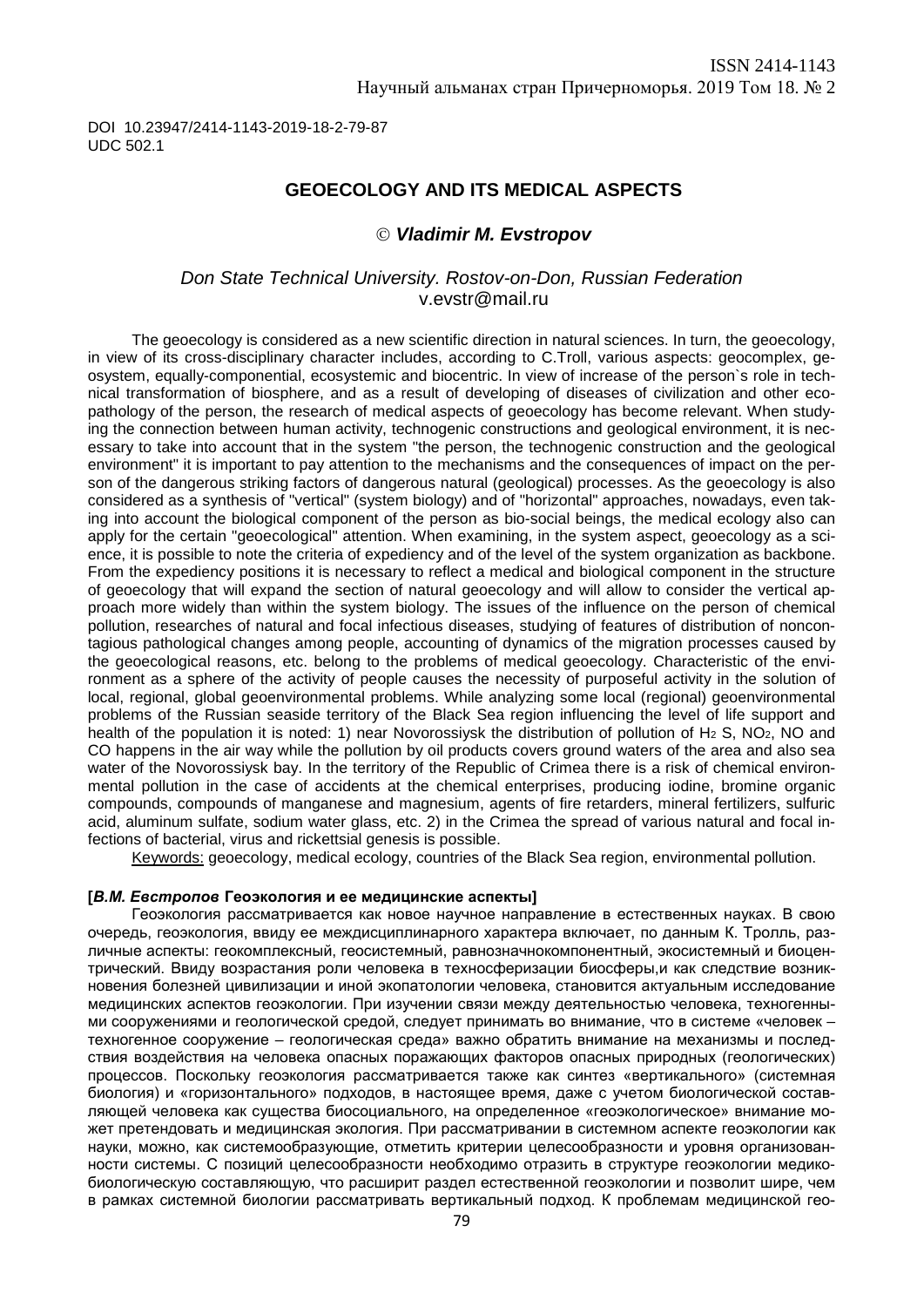экологии относят вопросы влияния на человека химических загрязнений, исследования природноочаговых инфекционных заболеваний, изучение особенностей распространения незаразных патологических изменений у людей, учет динамики миграционных процессов, вызванных геоэкологическими причинами и др. Характеристика окружающей среды как сферы жизнедеятельности людей вызывает необходимость целенаправленной деятельности в решении локальных, региональных, глобальных геоэкологических проблем. При анализе некоторых локальных (региональных) геоэкологических проблем Российской приморской территории Черноморского региона, влияющих на уровень жизнеобеспечения и здоровья населения отмечено: 1) распространение загрязнения в районе г. Новороссийска  $H_2$  S, NO<sub>2</sub>, NO и CO происходит воздушным путем, в то время как загрязнение нефтепродуктами охватывает грунтовые воды района, а также морскую воду Новороссийской бухты. На территории республики Крым существует риск химического загрязнения окружающей среды в случае аварий на химических предприятиях, производящими йод, броморганические соединения, соединений марганца и магния, антипиренов, минеральные удобрения, серную кислоту, алюминия сульфат, жидкое натриевое стекло и др. 2) В Крыму возможно распространение различных природно-очаговых инфекций бактериального, вирусного и риккетсиозного генеза.

Ключевые слова: геоэкология, медицинская экология, страны Черноморского региона, загрязнение окружающей среды.

*Vladimir M. Evstropov – PhD of medicine, associate professor. Professor of "Safety of Engineering Procedures and Productions" department. Don State Technical University, Rostov-on-Don, Russian Federation.*

*Евстропов Владимир Михайлович – доктор медицинских наук, доцент. Профессор кафедры «Безопасность технологических процессов и производств». Донской государственный технический университет. г. Ростов-на-Дону, Российская Федерация.*

The term "geoecology" was coined in 1939 by C. Troll [31], that was the beginning of the creation of the new scientific direction in natural sciences. This direction, which object is called "ecogeosphere", gained the cross-disciplinary character and included various aspects: geocomplex, geosystem, equally-componential, ecosystemic and biocentric.

Though C. Troll used the term geoecology in relation to the geological direction on the joint of geography and ecology, some researchers treat this term as reflecting the field of knowledge studying the connections between living organisms including the person, technogenic constructions and the geological environment [29.30]. As for studying of connection between human activity (an anthropogenic factor), technogenic constructions and the geological environment, it should be noted that in the system "the person, the technogenic construction and the geological environment" the studying not only the designing human activity as a result of which the technogenic constructions influencing the geological environment are being created, but also the research of mechanisms and consequences of the impact on the person of the dangerous striking factors of dangerous natural (geological) processes directly or indirectly (through the striking factors of dangerous industrial facilities) are possible [10].

According to V.L. Bocharov, in the structure of geoecology it is possible to select three sections: natural geoecology (synthesis of knowledge about the evolutional ecoparameters of structure, quality and comfort for a biota and the person of regional ecospheres and of the global ecosphere, etc.), anthropogenic geoecology (synthesis of knowledge of depth, scales of anthropogenic change of reference ecoparameters in separate components, ecosystems, landscapes, stability of quality and comfort of the geoecosphere and zone and regional ecospheres), applied geoecology (synthesis of knowledge of strategy and tactics of the greatest possible preservation of evolutionary parameters of the geoecosphere and zone and regional ecospheres, prevention of crisis, critical and catastrophic violations of ecoparameters [4].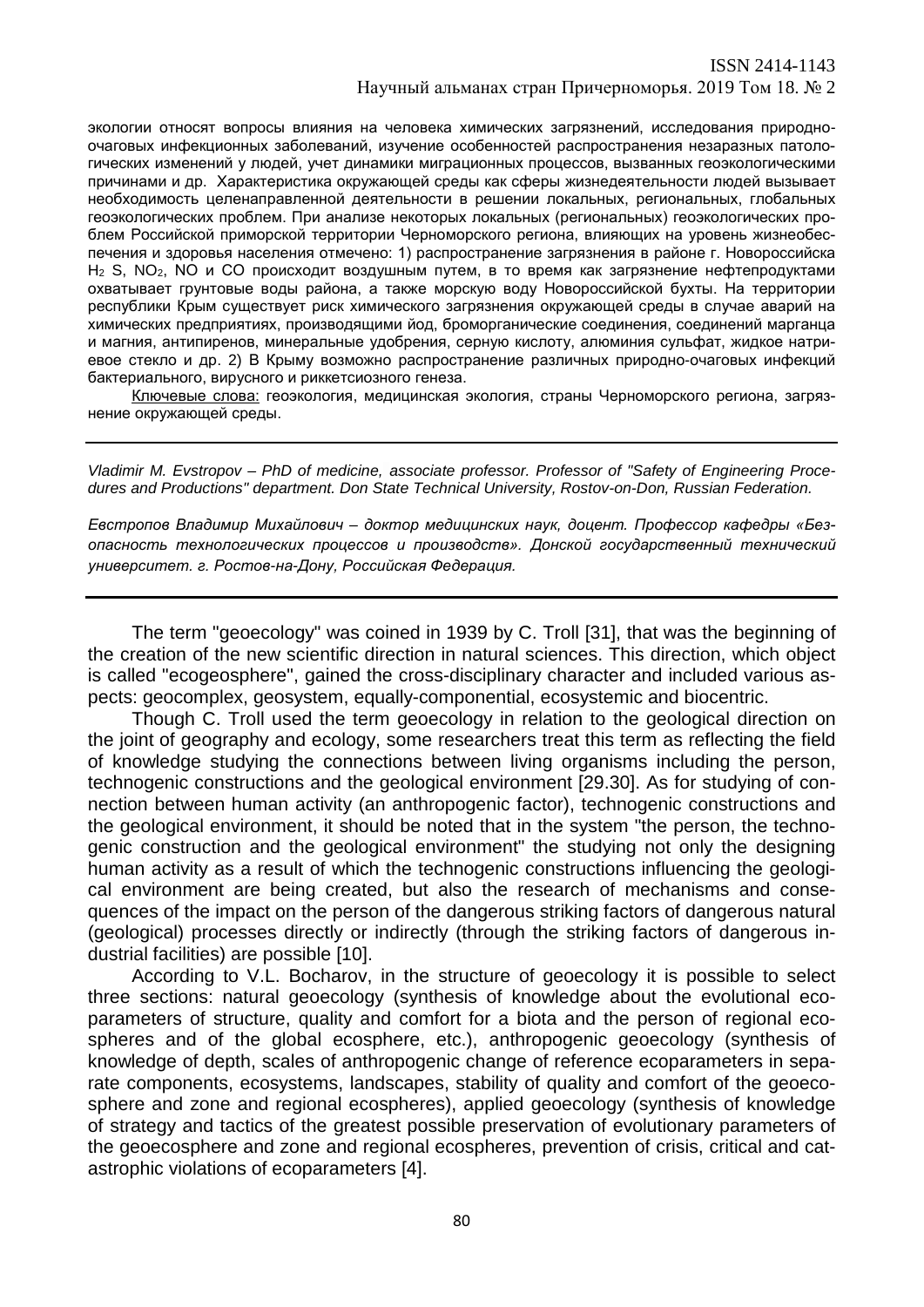C. Troll [31] also considers geoecology as a synthesis of "vertical" and "horizontal" (landscape geography) approaches, where the "vertical" approach is understood as a system biology, the biology studying functional relationship in ecosystems. However, in our opinion, nowadays, even taking into account the biological component of the person as bio-social beings, the medical ecology also can apply for a certain "geoecological" attention.

According to L.L. Rozanov [22], it is possible to carry to the problems of medical geoecology the issues of influence on the person of chemical pollution, researches of natural and focal infectious diseases, studying of features of distribution of noncontagious pathological changes among people, monitoring of consequences and the prospects of creation of transgene organisms, systematization of knowledge of direct and indirect manifestations of influences of plants and animals on health and activity of the person, accounting of dynamics of the migration processes caused by the geoecological reasons.

The essence of medical geoecology is defined considerably by the characteristic of connections between the environment and the people`s diseases caused by the geoecological processes, and representing direct or indirect impacts of the dynamic environment on health and activity of the person. Geoecological processes in the environment are interconnected, and natural and technogenic pollution of this sphere is formed owing to introduction or emergence of these or those substances, bodies, power sources, biological organisms.

Considering the cross-disciplinary nature and the complexity of geoecology, I.I. Klementyev with the coauthors [17] characterize the system, from the positions of the system analysis concerning geoecology, by the following criteria:

- 1. Stability of the system (ability to resist to external influences for the purpose of selfpreservation).
- 2. Survivability (active suppression (elimination) of harmful factors by the system).
- 3. Emergence (degree of difference of the properties of the system from the properties of separate elements).
- 4. Dynamism (dependence of structure and the nature of behavior of the system on time).
- 5. Stochasticity (existence of the probabilistic mechanisms determining the behavior of the system in the external environment).
- 6. Expediency (the purpose defining the system behavior in the external environment).
- 7. The level of the system organization determined by the level of emergence, stability and expediency.

If geoecology as a science is considered in the system aspect, then, in our opinion, it is possible to note the criteria of expediency and of the level of organization of the system as backbone. From the positions of expediency, it is necessary, in our opinion, to reflect in the structure of geoecology the medical and biological component that will expand the section of natural geoecology [4] and will allow to consider the vertical approach more widely, than within the system biology.

From the point of view of the process and environmental approach the geoecology is considered as the cross-disciplinary science studying geoecological processes (changes of health and activity of the person, changes in the condition of vegetable and animal organisms under the impact of the environment) of the natural and technogenic entire, in space-time concreteness [23]. From the positions of studying of changes of health during the research of geoecological processes, except medical ecology, it should be noted the importance of such scientific directions as geopathology and geographical pathology [21].

The studying about the natural focality of diseases of the person is closely connected with geopathology. Tick-borne encephalitis, hemorrhagic nephrosonephritis and a group of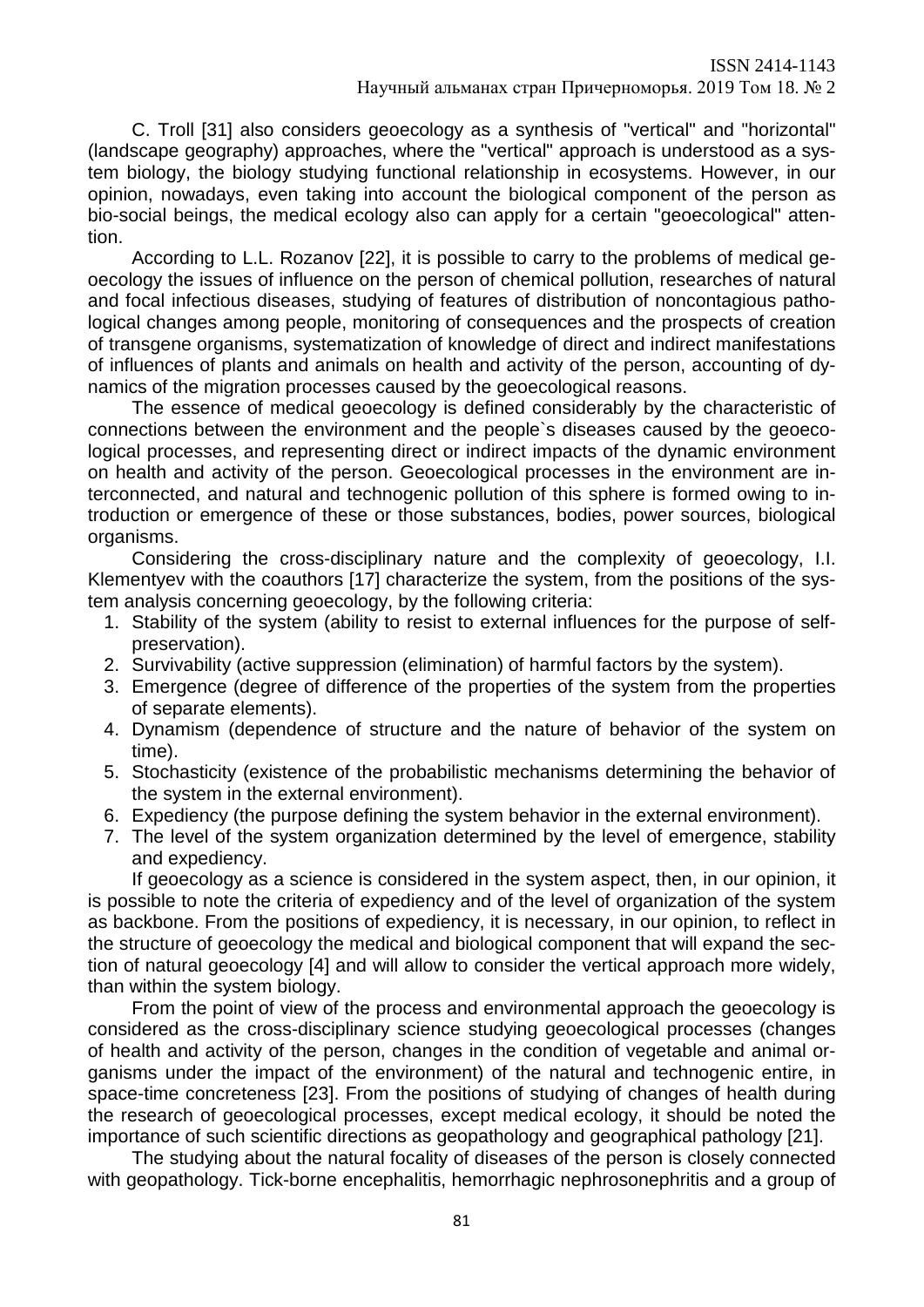hemorrhagic fevers, tick-borne sapropyra of Northern Asia, paroxysmal rickettsiosis, alimentary toxic aleukia, heliotropic toxicosis, alimentary myoglobinuria, molybdenic gout, strontium chondrodystrophia, goiter etc. are related to such diseases. These diseases can be classified by the ethiopathogenetic specifics as infectious, parasitogenic, alimentary, endocrine, hereditary or biogeochemical diseases [3,6,18].

Unlike geopathology, geographical pathology investigates, first of all, the adaptive reorganizations of an organism during the change of the environment caused by the influence of local natural and anthropogenic factors [2,26].

The characteristic of the environment as a sphere of activity of people causes the necessity of purposeful activity in the solution of local, regional, global geoenvironmental problems. Nowadays, the following global problems of life support are of high-priority: deficiency of fresh water, the environmental pollution (mainly chemical), weakening of immune system and of resilience to diseases among people, a lack of food stuffs [23].

Let's consider as an example some local and regional geoenvironmental problems of the Russian territory of the Black Sea region influencing its level of life support and health of the population.

Due to the technogenic transformation of the biosphere there is a transformation of chemical composition of the environment. In the soils of landscapes of Krasnodar Krai and of the Rostov region during observation from 15 to 25 years the concentration of Ni and Cr increased by 1.5-2.5 times, the concentration of Cu and Pb increased to a lesser extent by 1.4-1.7 times [8]. The analysis of distribution of pollution near Novorossiysk showed that the air way is the most characteristic for this process. In particular, the excess of admissible concentration limit of  $H_2$  S, NO<sub>2</sub>, NO and CO is revealed in atmospheric air of this area. Pollution by oil products covers ground waters of the area and also the sea water of the Novorossiysk bay [9].

As for the Republic of Crimea, there is a risk of chemical pollution in its territory. According to data of A.V. Vereskun and the coauthors [5], chemical industry of the Crimea is provided by the numerous enterprises. The scientific and production association "Iodobrom" is engaged in production of iodine, bromine and their derivatives; of bromine and organic compounds, compounds of manganese and magnesium, agents of fire retarders. The Perekop bromic plant also specializes in production of bromine, its inorganic salts and bromine and organic compounds. The enterprise "Crimean Titanium" produces dioxide titanium, mineral fertilizers, sulphuric acid, aluminum sulfate, sodium water glass, iron vitriol.

Among the main natural threats of the territory of the Republic of Crimea it should be noted the risk of the emergency situations connected with earthquakes [5] which, in turn, can lead to adverse ecological and medical effects owing to emergency situations at the facilities of gas and oil-extracting complex and main gas pipelines, and also accidents with emission of emergency and chemical dangerous substances [11,12,13].

It should be also noted the existence of risk of emergence of natural and focal infections. According to A.V. Moskalyov and the coauthors, the natural and focal infections in the Crimea include the following: bacterial (tularemia, leptospirosis, intestinal yersiniosis, hemorrhagic septicemia, pseudotuberculosis, salmonellosis, colibacillosis, brucellosis), virus (the Crimean hemorrhagic fever, tick-borne encephalitis, hemorrhagic fever with a renal syndrome, lyssa) and rickettsial (Q fever pneumonia, Marseilles fever) [19,

25]. Researchers also note that some factors of the environment are favorable for distribution in the Crimea of a malignant anthrax, cholera, brucellosis, etc. [16].

It is known that among the priority problems of geoecology there are tasks which are directly connected with human health: a) under the objective noting of socio-economic factors (working conditions, health care system, welfare, etc.) the definition of geoecological processes changing health and activity of people under environmental impact; b) organiza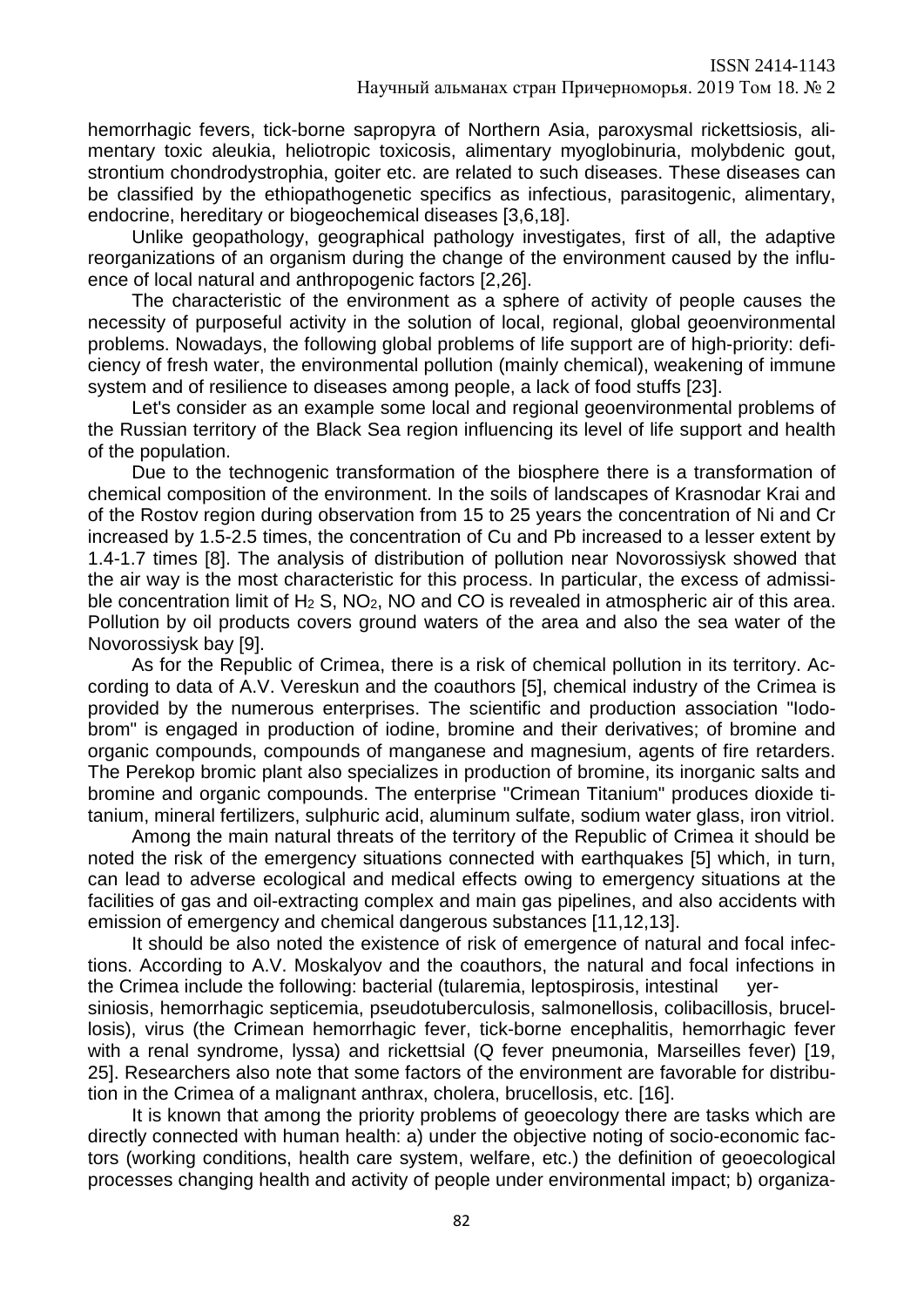tion of geoenvironmental monitoring of the state of health of the population; c) improvement of the environment in the habitable areas; g) modeling of the optimum environment in the areas of new reclamation [24].

Owing to the influence of exogenous factors including geoecological, there are about 60% of all pathology of the person. From the positions of interrelation in the "ecologyhealth" system, the dynamics of the state of health and the features of pathology of the person are quite often considered as a functional element of one anthropological and ecological system [18,14]. This system is integrally connected with other systems, making technosphere space in its artificial and natural essence.

It is known that the air pollution share among the reasons of deterioration in health of the population makes 43-45%. The general diseases of the population of industrial centers are caused by about 20-30% of air pollution. This problem is relevant because disturbances of biospheric balance cause changes in the structure of disease incidence. In particular, there are changes of old "classical" forms of pathology, and at the same time the developing of new diseases, the so called "civilization diseases" is observed: allergic, toxic, radial, toxic and allergic. The number of diseases of upper airways, cardiovascular, psychological, oncological diseases grows [27].

Modern researches reveal the convincing connection between the indicators of environmental pollution and increase of frequency of diseases of a system of respiratory organs, digestion, skin, endocrine diseases, allergic processes and immunodeficiency; increase of number of complications of pregnancy, spontaneous aborts, congenital pathology, perinatal and child mortality, mortality from diseases of blood, liver, oncological diseases, etc. [1,15]. Environmental pollution accelerates aging of the population and reduces life expectancy. In general, the share contribution of the ecological component to the deterioration in health and development of the main pathologies makes 40-60% and above [7].

Thus, the modern geoecology, in connection with its cross-disciplinary character, is closely connected with the industries of knowledge having medical focus: medical ecology, geopathology, geographical pathology that can be added by the vertical approach in geoecology as the methodological strategy of the research in geoecology.

## *Литература*

- 1. *Агаджанян Н.А., Полунин И.Н., Павлов Ю.В.* Очерки по экологии человека: Адаптация и резервы здоровья. М. Астрахань,1997. 154 с.
- 2. *Авцын А.П.* Введение в географическую патологию. М.,1972. 327 с.
- 3. *Беклемишев В.Н.* Биоценологические основы сравнительной паразитологии, М., 1970. 501 с.
- 4. *Бочаров В.Л.* Геоэкология как наука: структурирование и тезаурус, современное состояние и перспективы развития // Вестник Воронежского университета. Геология. 2004. № 2. С. 166-171.
- 5. *Верескун А.В., Файзулин Т.Ш., Олтян И.Ю., Байда С.Е., Зиновьев С.В., Барышев Е.М., Балер М.А., Булгакова Е.Ю.* Крым. Комплексное исследование влияния рисков природных и техногенных чрезвычайных ситуаций на безопасность жизнедеятельности населения Республики Крым и г. Севастополя. Монография. М., 2015. 208 с.
- 6. *Вернадский В. И.* Проблемы биогеохимии. М.-Л., 1935. 47 с.
- 7. *Гичев Ю.П.* Современные проблемы экологической медицины. Новосибирск, 1996. 174 с.
- 8. *Дьяченко В.В.* Геохимия, систематика и оценка состояния ландшафтов Северного Кавказа. Ростов-на-Дону, 2004. 268 с.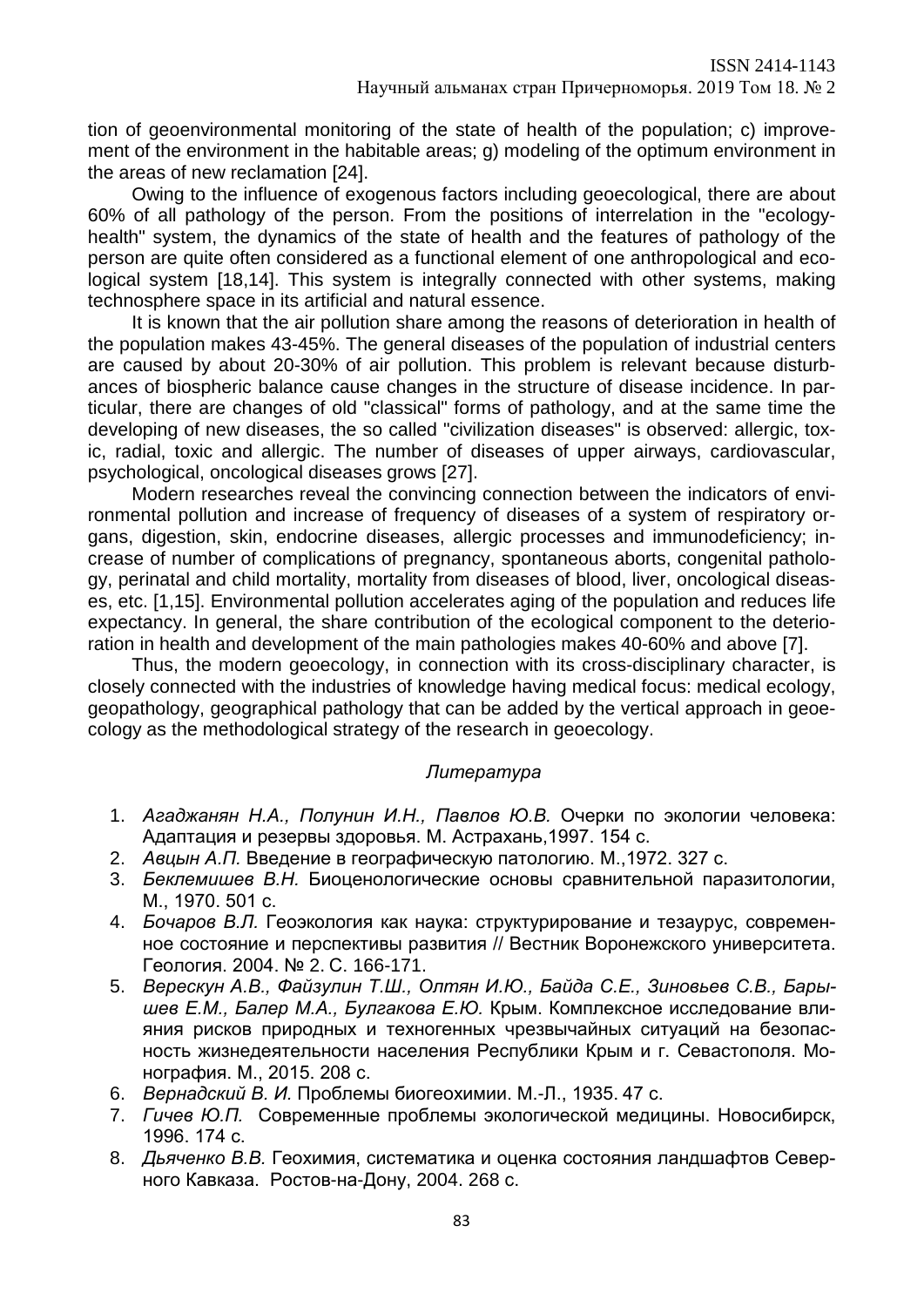- 9. *Дьяченко В.В., Матасова И.Ю., Роговский В.В.* Проблемы техногенного преобразования ландшафтов Российского Причерноморья // Безопасность в техносфере. 2012. № 5. С. 30-36.
- 10. *Евстропов В.М.* Опасные природные и производственные процессы. Медицина катастроф: учебное пособие. Ростов-на-Дону, 2005. 68 с.
- 11. *Евстропов В.М.* Медико-биологические аспекты безопасности жизнедеятельности в экстремальных и чрезвычайных ситуациях: монография. Ростов-на-Дону, 2013. 166 с.
- 12. *Евстропов В.М.* Предупреждение ЧС: учебное пособие. Ростов-на-Дону, 2014. 152 с.
- 13. *Евстропов В.М.* Защита населения в чрезвычайных ситуациях: учебное пособие. Ростов-на-Дону, 2011. 104 с.
- 14. *Евстропов В.М., Зубкова Т.А., Куц А.А.* Экология и здоровье. В сборнике: Экология и безопасность жизнедеятельности сборник статей XVIII Международной научно-практической конференции (20-21 декабря 2018). Пенза, 2018. С. 144-146.
- 15. *Евстропов В.М., Зеленкова Г.А., Кульченко Ю.В.* Болезни цивилизации в аспекте медицинской экологии В сборнике: Экология и безопасность жизнедеятельности сборник статей XVIII Международной научно-практической конференции (20-21 декабря 2018). Пенза, 2018. С. 137-140.
- 16. *Киселев Д.В.* Крым. М. 2015. 352 с.
- 17. *Климентьев А.И., Головкова О.И., Ложкин И.В., Нестеренко М.Ю., Нестеренко М.Ю., Поляков Д.Г.* Краткий методологический экскурс в элементы системного анализа в приложении к почвоведению и геоэкологии // Бюллетень Оренбургского научного центра УрО РАН (электронный журнал). 2014. № 2.
- 18. *Ковальский В.В.* Геохимическая экология, М.,1974. 302 с.
- 19. Лебедев А.Д., Преображенский B.C., Райх Е.Л. Антропоэкологический аспект проблемы «Человек среда» // Известия АН СССР. 1972. № 4. С. 36-45.
- 20. *Москалёв А.В., П.В. Астапенко П.В., Апчел В.Я., Цинцадзе О.Г.* Современная характеристика активности природных очагов зоонозных инфекций Крыма // Вестник Российской военно-медицинской академии. 2016. № 3. С.117- 121.
- 21. Рагозин Р. О., Дьячкова Э. Э., Губин Д. Г., Рагозин О. Н. Геопатология и климат в оценке коморбидности // Медицинская наука и образование Урала. 2017. № 1. С. 46-56.
- 22. *Розанов Л.Л.* Предметно-объектная сущность медицинской геоэкологии // Вопросы экологии и геоэкологии. 2012. № 7. С.19-38.
- 23. *Розанов Л.Л.* Методологический аспект геоэкологии // Вестник Московского государственного областного университета. Сер. «Естественные науки». 2015. № 2. С. 46-56.
- 24. *Розанов Л.Л.* Геоэкология наука XXI века // Наука третьего тысячелетия: сборник статей Международной научно-практической конференции (20 января 2016, Курган). Уфа, Ч. 4. 2016. С. 148-154.
- 25. *Розанов Л.Л.* Геоэкология: предмет и задачи исследования. География и геоэкология: проблемы науки, практики и образования. Материалы международной научно-практической конференции (19 мая 2016). Москва. 2016. С.159-166.
- 26. *Смирнова С.Е.* Мировой ареал вируса крымской-конго геморрагической лихорадки // Бюллетень сибирской медицины. 2006. Приложение 1. С. 79-87.
- 27. *Смирнова С.В., Таптыгина Е.В., Бронникова Е.П.* Аллергия и псевдоаллергия: экологические авспекты географической патологии // Экология человека. 2017. № 7. С. 3-10.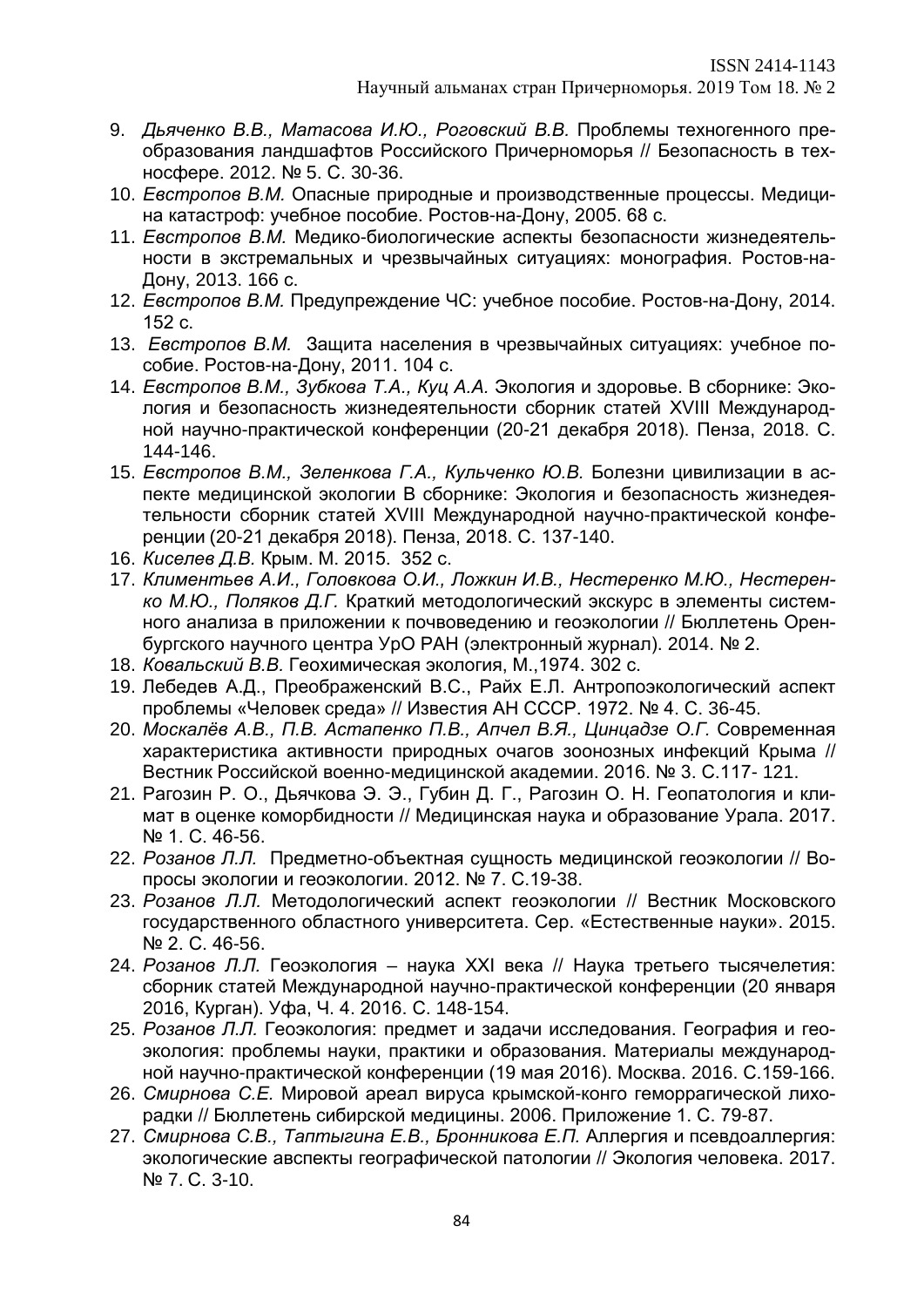- 28. *Степановских А.С.* Экология: Учебник для ВУЗов. М., 2001. 703 с.
- 29. *Тимашев И.Е.* Геоэкологический словарь-справочник. М, 1999. 168с.
- 30. *Хрусталев Ю.П.* Эколого-географический словарь, Батайск, 2000. 197с.
- 31. Troll C. Lufbinplan und ecologische Boden Forschung // Zeitschrift der Gesellschaft fϋr Erdunge zu Berlin. 939. № 7-8. 362 р.

# *References*

- 1. *Agadzhanian N.A., Polunin I.N., Pavlov Iu.V.* Ocherki po ekologii cheloveka: Adaptatsiia i rezervy zdorov'ia. [Sketches on human ecology: Adaptation and reserves of health]. Moscow. Astrakhan, 1997. 154 p. (in Russian).
- 2. *Avtsyn A. P.* Vvedenie v geograficheskuiu patologiiu. [Introduction to geographical pathology]. Moscow,1972. 327 p. (in Russian).
- 3. *Beklemishev V. N.* Biotsenologicheskie osnovy sravnitel'noi parazitologii, [Biocenological fundamentals of comparative parasitology]. Moscow, 1970. 501 p. (in Russian).
- 4. *Bocharov V.L.* Geoekologiia kak nauka: strukturirovanie i tezaurus, sovremennoe sostoianie i perspektivy razvitiia. Vestnik Voronezhskogo universiteta. Geologiia. [Geoecology as a science: structuring and thesaurus, current state and prospects of development. Bulletin of the Voronezh university. Geology]. 2004. No. 2. pp.166- 171 (in Russian).
- 5. *Vereskun A.V., Faizulin T.Sh., Oltian I.Iu., Baida S.E., Zinov'ev S.V., Baryshev E.M., Baler M.A., Bulgakova E.Iu.* Krym. Kompleksnoe issledovanie vliianiia riskov prirodnykh i tekhnogennykh chrezvychainykh situatsii na bezopasnost' zhiznedeiatel'nosti naseleniia Respubliki Krym i g. Sevastopolia. Monografiia. [Complex research of influence of risks of natural and technogenic emergency situations on health and safety of the population of the Republic of Crimea and Sevastopol. Monograph]. Moscow, 2015. 208 p. (in Russian).
- 6. *Vernadskii V.* I. Problemy biogeokhimii. [Biogeochemistry problems]. Moscow, 1935. 47 p. (in Russian).
- 7. *Gichev Iu.P.* Sovremennye problemy ekologicheskoi meditsiny. [Modern problems of ecological medicine]. Novosibirsk, 1996. 174 p. (in Russian).
- 8. *D'iachenko V.V.* Geokhimiia, sistematika i otsenka sostoianiia landshaftov Severnogo Kavkaza. [Geochemistry, systematization and assessment of the condition of landscapes of the North Caucasus]. Rostov-on-Don. 2004. 268 p. (in Russian).
- 9. *D'iachenko V.V., Matasova I.Iu., Rogovskii V.V*. Problemy tekhnogennogo preobrazovaniia landshaftov Rossiiskogo Prichernomor'ia. Bezopasnost' v tekhnosfere. [Problems of technogenic transformation of landscapes of the Russian Black Sea Coast. Safety in the technosphere]. 2012. No. 5. pp. 30-36 (in Russian).
- 10. *Evstropov V.M.* Opasnye prirodnye i proizvodstvennye protsessy. Meditsina katastrof: uchebnoe posobie. [Dangerous natural and industrial processes. Medicine of accidents: instructional medium]. Rostov-on-Don, 2005. 68 p. (in Russian).
- 11. *Evstropov V.M.* Mediko-biologicheskie aspekty bezopasnosti zhiznedeiatel'nosti v ekstremal'nykh i chrezvychainykh situatsiiakh: monografiia. [Medical and biological aspects of health and safety in extreme and emergency situations: monograph]. Rostov-on-Don, 2013. 166 p. (in Russian).
- 12. *Evstropov V.M.* Preduprezhdenie ChS: uchebnoe posobie. [Prevention of emergency: instructional medium]. Rostov-on-Don, 2014. 152 p. (in Russian).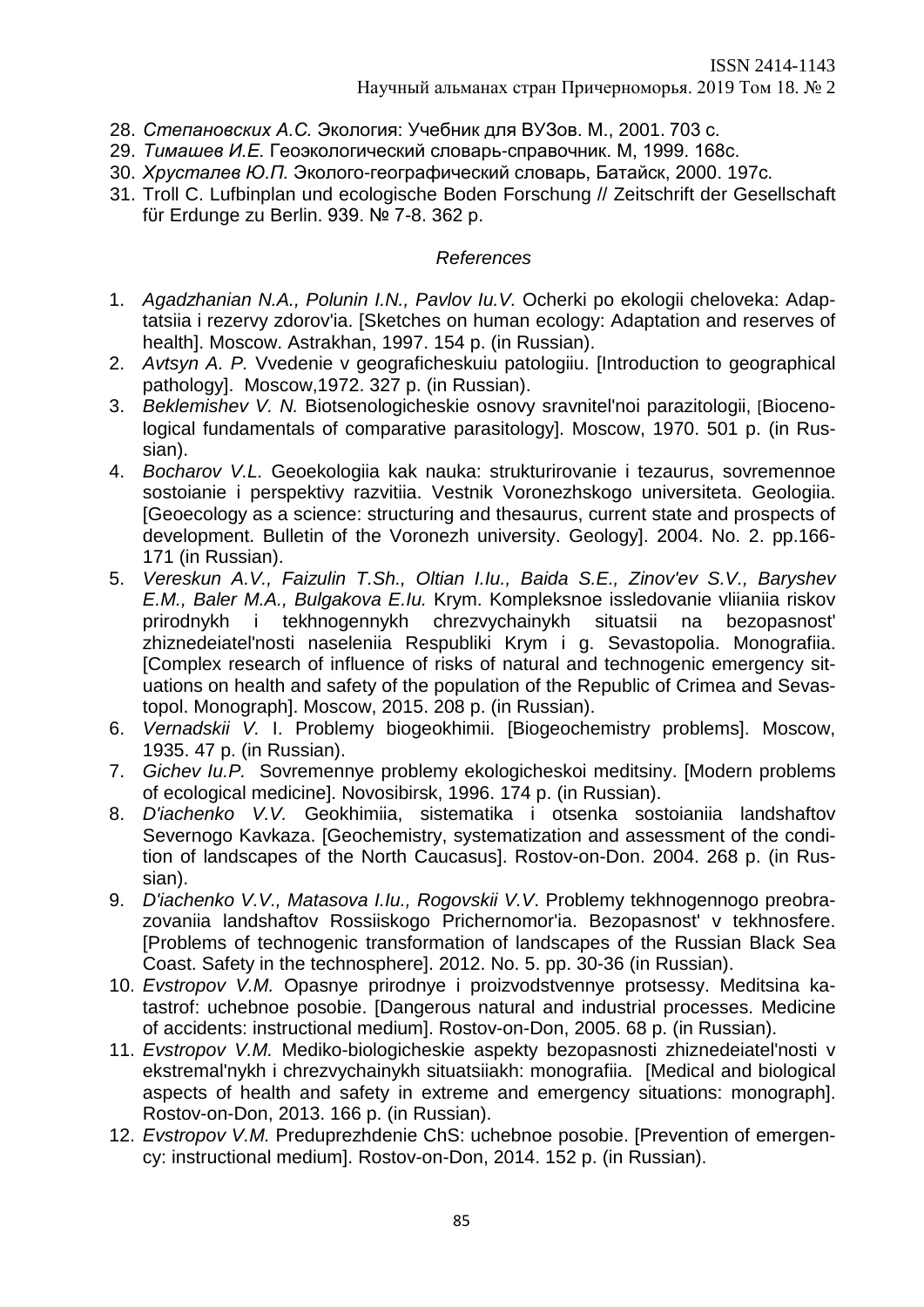- 13. *Evstropov V.M.* Zashchita naseleniia v chrezvychainykh situatsiiakh: uchebnoe posobie. [Protection of the population in emergencies: instructional medium]. Rostov-on-Don, 2011. 104 p. (in Russian).
- 14. *Evstropov V.M., Zubkova T.A., Kuts A.A.* Ekologiia i zdorov'e. V sbornike: Ekologiia i bezopasnost' zhiznedeiatel'nosti sbornik statei XVIII Mezhdunarodnoi nauchnoprakticheskoi konferentsii (20-21 dekabria 2018). [Ecology and health. In the collection: Ecology and health and safety. The collected papers of XVIII of the International scientific and practical conference (20-21 December, 2018)]. Penza, 2018. pp. 144-146 (in Russian).
- 15. *Evstropov V.M., Zelenkova G.A., Kul'chenko Iu.V.* Bolezni tsivilizatsii v aspekte meditsinskoi ekologii v sbornike: Ekologiia i bezopasnost' zhiznedeiatel'nosti sbornik statei XVIII Mezhdunarodnoi nauchno-prakticheskoi konferentsii (20-21 dekabria 2018). [Civilization diseases in the aspect of medical ecology in the collection: Ecology and health and safety. The collected papers of XVIII of the International scientific and practical conference (20-21 December, 2018)]. Penza, 2018. pp. 137-140 (in Russian).
- 16. *Kiselev D.V.* Krym. [Crimea.]. Moscow, 2015. 352 p. (in Russian).
- 17. *Kliment'ev A.I., Golovkova O.I., Lozhkin I.V., Nesterenko M.Iu., Nesterenko Iu.M., Poliakov D.G.* Kratkii metodologicheskii ekskurs v elementy sistemnogo analiza v prilozhenii k pochvovedeniiu i geoekologii. Biulleten' Orenburgskogo nauchnogo tsentra UrO RAN (elektronnyi zhurnal), [Short methodological digression to the elements of the system analysis in the annex to the soil science and geoecology. Bulletin of the Orenburg scientific center of the Ural office of the Russian Academy of Sciences (electronic journal)]. 2014, No. 2. (in Russian).
- 18. *Koval'skii V.V.* Geokhimicheskaia ekologiia. [Geochemical ecology]. Moscow,1974. 302 p. (in Russian).
- 19. *Lebedev A.D., Preobrazhenskii B.C., Raikh E.L.* Antropoekologicheskii aspekt problemy "Chelovek sreda'. Izvestiia AN SSSR. [Anthropological and ecological aspect of the problem "Person and sphere". News of Academy of Sciences of the USSR].1972. No. 4. pp. 36-45 (in Russian).
- 20. *Moskalev A.V., P.V. Astapenko P.V., Apchel V.Ia., Tsintsadze O.G*. Sovremennaia kharakteristika aktivnosti prirodnykh ochagov zoonoznykh infektsii Kryma. Vestnik Rossiiskoi voenno-meditsinskoi akademii. [Modern characteristic of activity of the natural centers of zoonotic infections of the Crimea. Bulletin of the Russian army medical college]. 2016. No. 3. pp. 117- 121 (in Russian).
- 21. *Ragozin R. O., D'iachkova E. E., Gubin D. G., Ragozin O. N.* Geopatologiia i klimat v otsenke komorbidnosti. Meditsinskaia nauka i obrazovanie Urala. [Geopathology and climate in co-morbidity assessment. Medical science and education of the Urals]. 2017. No.1. pp. 46-56 (in Russian).
- 22. *Rozanov L.L.* Predmetno-ob"ektnaia sushchnost' meditsinskoi geoekologii. Voprosy ekologii i geoekologii. [Subject and object essence of medical geoecology. Environmental issues and geoecology]. 2012. No. 7. pp.19-38 (in Russian).
- 23. *Rozanov L.L.* Metodologicheskii aspekt geoekologii. Vestnik Moskovskogo gosudarstvennogo oblastnogo universiteta. Seriia "Estestvennye nauki". [Methodological aspect of geoecology. Bulletin of the Moscow state regional university. Natural Sciences series]. 2015. No. 2. pp. 46-56 (in Russian).
- 24. *Rozanov L.L.* Geoekologiia nauka XXI veka. Nauka tret'ego tysiacheletiia: sbornik statei Mezhdunarodnoi nauchno-prakticheskoi konferentsii (20 ianvaria 2016, Kurgan). [Geoecology is a science of the 21st century. Science of the third millennium: